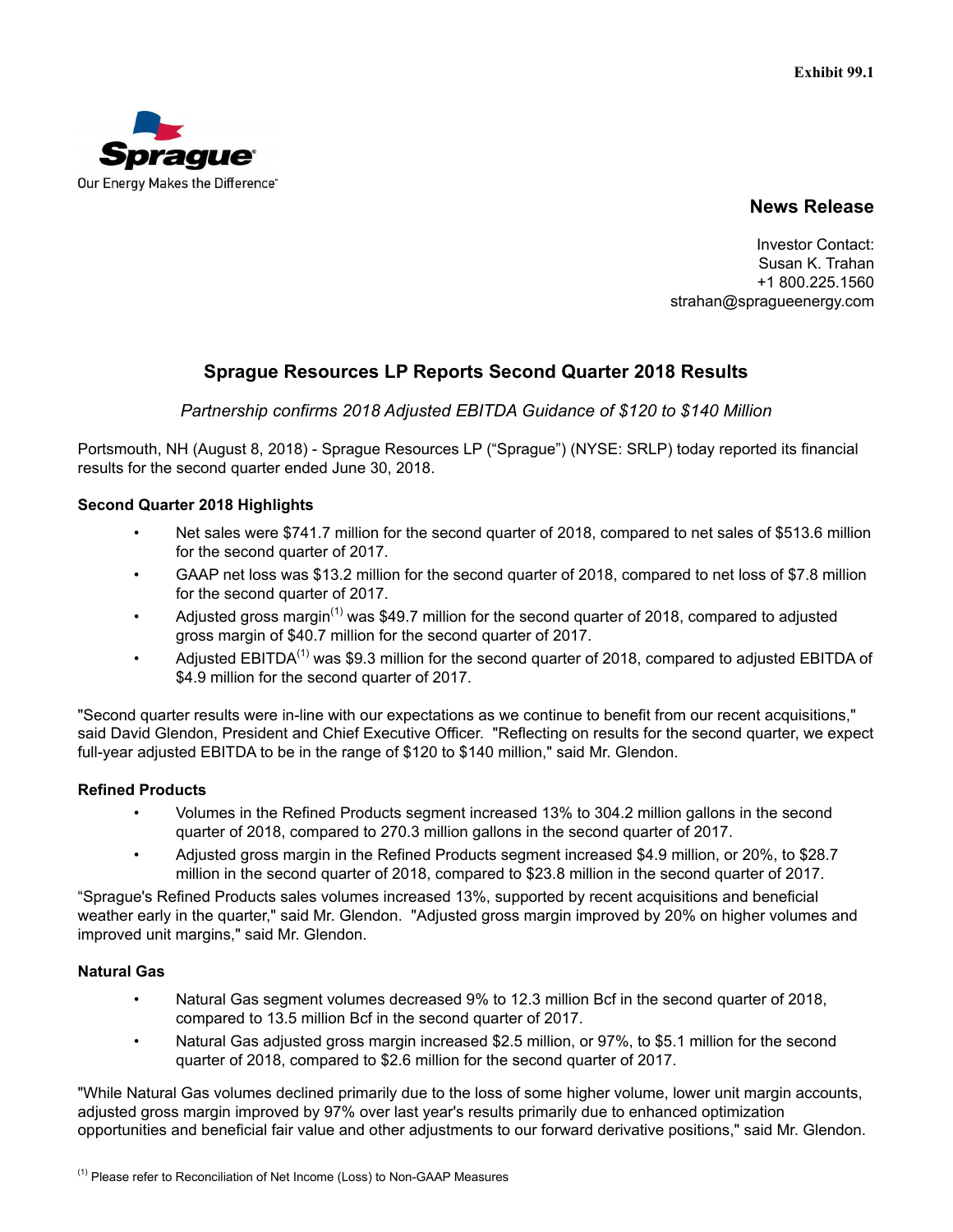## **Materials Handling**

• Materials Handling adjusted gross margin increased by \$1.5 million, or 11%, to \$14.3 million for the second quarter of 2018, compared to \$12.8 million for the second quarter of 2017.

"Increased asphalt handling, at our Kildair terminal as well as increased heavy-lift activity were the primary drivers of the 11% increase in Materials Handling adjusted gross margin." reported Mr. Glendon. Timing differences related to dry bulk handling also contributed to the increase," said Mr. Glendon.

Sprague's guidance for the 2018 fiscal year is as follows:

- Adjusted EBITDA is expected to be in the range of \$120 million to \$140 million.
- Operating expense is expected to be between \$86 million and \$91 million.
- Selling, general and administrative expenses are anticipated to be in the range of \$88 million to \$93 million.
- Cash interest is expected to range from \$28 million to \$33 million.
- Cash taxes are anticipated to be approximately \$5 million.
- Expansion Capex is expected to range from \$8 million to \$13 million.
- Maintenance capex is expected to be at the low end of the \$13 million to \$16 million range.
- Distribution coverage ratio for full-year 2018 is expected to range from 1.1x to 1.3x.

#### **Quarterly Distribution Increase**

On July 26, 2018, the Board of Directors of Sprague's general partner, Sprague Resources GP LLC, announced its seventeenth consecutive distribution increase and approved a cash distribution of \$0.6675 per unit for the quarter ended June 30, 2018, representing a 2% increase over the distribution declared for the quarter ended March 31, 2018. The distribution will be paid on August 10, 2018 to unitholders of record as of the close of business on August 6, 2018.

#### **Financial Results Conference Call**

Management will review Sprague's second quarter 2018 financial results in a teleconference call for analysts and investors today, August 8, 2018.

| Date and Time:      | August 8, 2018 at 1:00 PM ET     |
|---------------------|----------------------------------|
| Dial-in numbers:    | (866) 516-2130 (U.S. and Canada) |
|                     | (678) 509-7612 (International)   |
| Participation Code: | 4990469                          |

The conference call may also be accessed live by a webcast available on the "Investor Relations" page of Sprague's website at www.spragueenergy.com and will be archived on the website for one year.

#### **About Sprague Resources LP**

Sprague Resources LP is a master limited partnership engaged in the purchase, storage, distribution and sale of refined petroleum products and natural gas. Sprague also provides storage and handling services for a broad range of materials.

#### **Non-GAAP Financial Measures**

EBITDA, adjusted EBITDA, adjusted gross margin, and distribution coverage ratio are measures not defined by GAAP. Sprague defines EBITDA as net income (loss) before interest, income taxes, depreciation and amortization.

We define adjusted EBITDA as EBITDA increased for unrealized hedging losses and decreased by unrealized hedging gains (in each case with respect to refined products and natural gas inventory, prepaid forward contracts and natural gas transportation contracts), changes in fair value of contingent consideration, the net impact of biofuel excise tax credits in 2017 and 2013, and commencing in the fourth quarter of 2017, adjusted for the impact of acquisition related expenses. Accordingly, adjusted EBITDA for prior periods have been revised to conform to the current presentation.

We define adjusted gross margin as net sales less cost of products sold (exclusive of depreciation and amortization) decreased by total commodity derivative gains and losses included in net income (loss) and increased by realized commodity derivative gains and losses included in net income (loss), in each case with respect to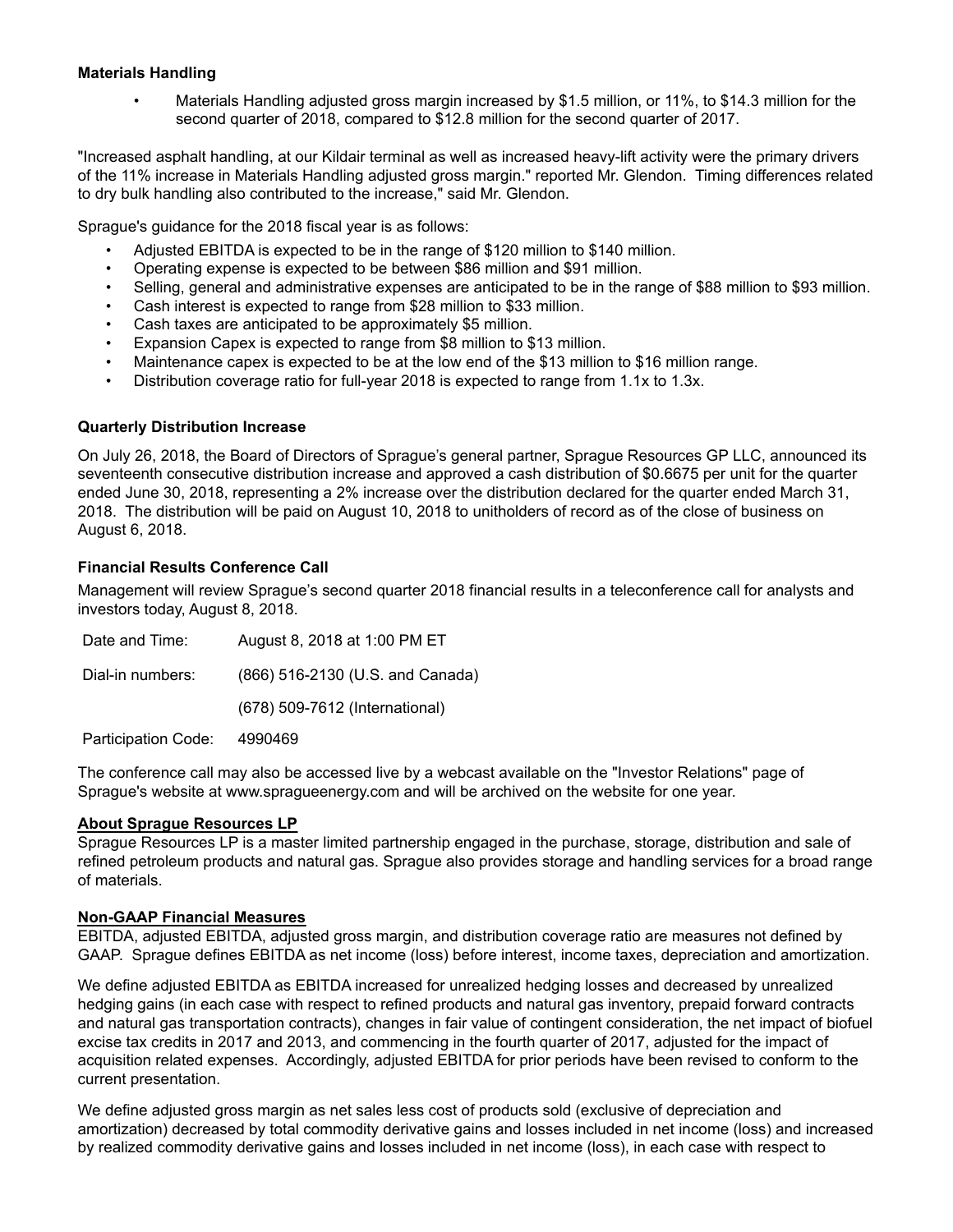refined products and natural gas inventory, prepaid forward contracts and natural gas transportation contracts. Adjusted gross margin has no impact on reported volumes or net sales.

To manage Sprague's underlying performance, including its physical and derivative positions, management utilizes adjusted gross margin. Adjusted gross margin is also used by external users of our consolidated financial statements to assess our economic results of operations and its commodity market value reporting to lenders. EBITDA and adjusted EBITDA are used as supplemental financial measures by external users of our financial statements, such as investors, trade suppliers, research analysts and commercial banks to assess the financial performance of our assets, operations and return on capital without regard to financing methods, capital structure or historical cost basis; the ability of our assets to generate sufficient revenue, that when rendered to cash, will be available to pay interest on our indebtedness and make distributions to our equity holders; repeatable operating performance that is not distorted by non-recurring items or market volatility; and, the viability of acquisitions and capital expenditure projects.

Sprague defines the distribution coverage ratio as the ratio of distributable cash flow to the quarterly or annual distribution payable on all outstanding common and subordinated units and incentive distributions. Sprague believes that the distribution coverage ratio provides important information relating to the relationship between Sprague's financial operating performance and its cash distribution capability.

Sprague believes that investors benefit from having access to the same financial measures that are used by its management and that these measures are useful to investors because they aid in comparing its operating performance with that of other companies with similar operations. The adjusted EBITDA and adjusted gross margin and other data presented by Sprague may not be comparable to similarly titled measures at other companies because these items may be defined differently by other companies. Please see the attached reconciliations of net income to adjusted EBITDA and operating income to adjusted gross margin.

With regard to guidance, reconciliation of non-GAAP adjusted EBITDA or the distributable coverage ratio to the closest corresponding GAAP measure (expected net income (loss)) is not available without unreasonable efforts on a forward-looking basis due to the inherent difficulty and impracticality of forecasting certain amounts required by GAAP such as unrealized gains and losses on derivative hedges, which can have a significant and potentially unpredictable impact on our future GAAP financial results.

# **Forward Looking Statements**

Any statements in this press release about future expectations, plans and prospects for Sprague Resources LP or about Sprague Resources LP's future expectations, beliefs, goals, plans or prospects, constitute forward-looking statements within the meaning of Section 21E of the Securities Exchange Act of 1934. Any statements that are not statements of historical fact (including statements containing the words "believes," "plans," "anticipates," "expects," "estimates" and similar expressions) should also be considered forward-looking statements. These forwardlooking statements involve risks and uncertainties and other factors that are difficult to predict and many of which are beyond management's control. Although Sprague believes that the assumptions underlying these statements are reasonable, investors are cautioned that such forward-looking statements are inherently uncertain and involve risks that may affect our business prospects and performance causing actual results to differ from those discussed in the foregoing release. Such risks and uncertainties include, by way of example and not of limitation: increased competition for our products or services; adverse weather conditions; changes in supply or demand for our products or services; nonperformance by major customers or suppliers; changes in operating conditions and costs; changes in the level of environmental remediation spending; potential equipment malfunction and unexpected capital expenditures; our ability to complete organic growth and acquisition projects; our ability to integrate acquired assets; potential labor issues; the legislative or regulatory environment; terminal construction/repair delays; political and economic conditions; and, the impact of security risks including terrorism, international hostilities and cyber-risk. These are not all of the important factors that could cause actual results to differ materially from those expressed in forward looking statements. Other applicable risks and uncertainties have been described more fully in Sprague's most recent Annual Report on Form 10-K filed with the U.S. Securities and Exchange Commission ("SEC") on March 14, 2018 and in the Partnership's subsequent Form 10-Q, Form 8-K and other documents filed with the SEC. Sprague undertakes no obligation and does not intend to update any forwardlooking statements to reflect new information or future events. You are cautioned not to place undue reliance on these forward-looking statements, which speak only as of the date of this press release.

(Financial Tables Below)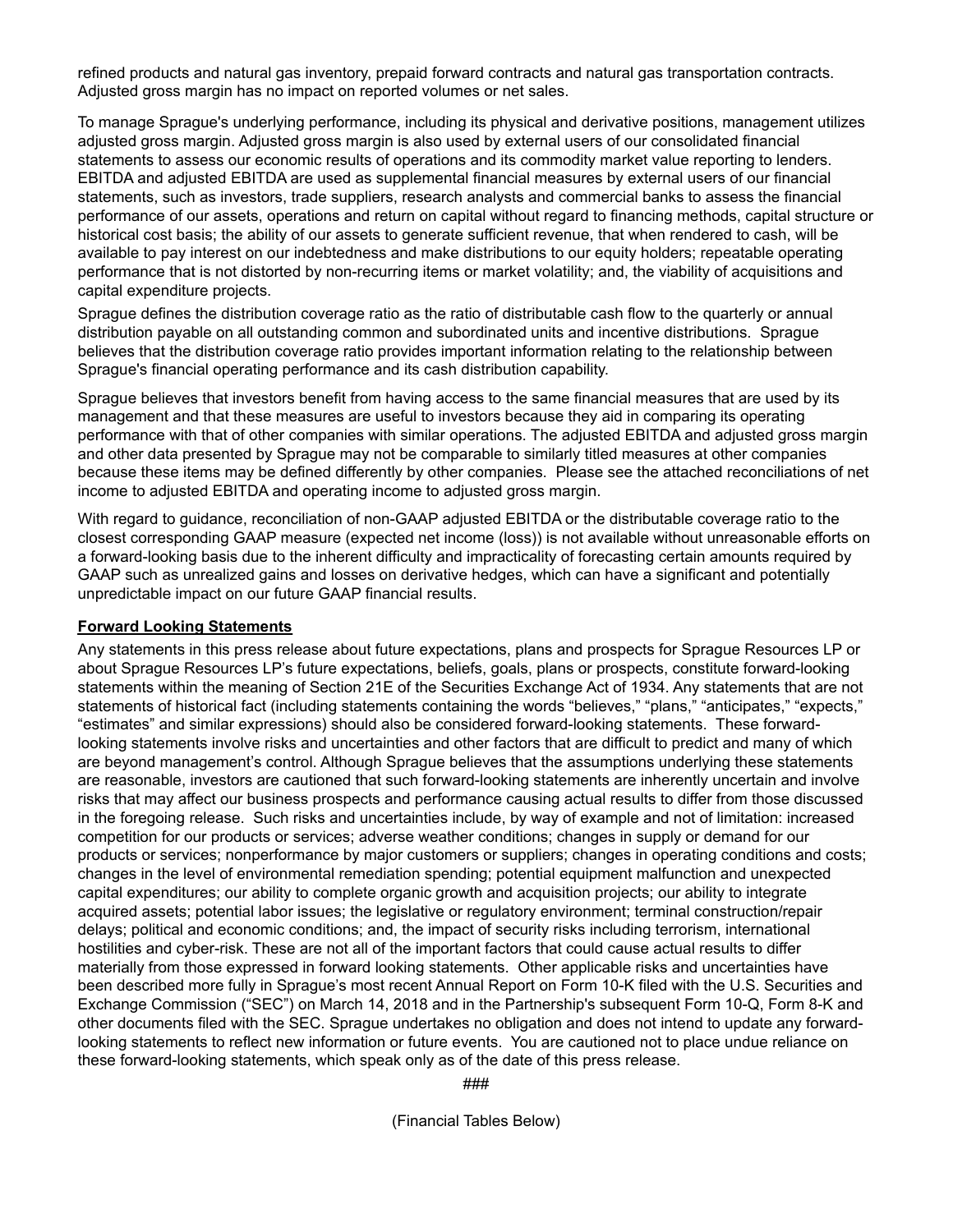# **Sprague Resources LP Summary Financial Data**

|                                                                       | Three Months Ended June 30, |               |      |              | Six Months Ended June 30, |             |               |             |  |
|-----------------------------------------------------------------------|-----------------------------|---------------|------|--------------|---------------------------|-------------|---------------|-------------|--|
|                                                                       | 2018<br>(unaudited)         |               | 2017 |              | 2018                      |             | 2017          |             |  |
|                                                                       |                             |               |      | (unaudited)  |                           | (unaudited) |               | (unaudited) |  |
|                                                                       |                             |               |      |              | (\$ in thousands)         |             |               |             |  |
| <b>Statement of Operations Data:</b>                                  |                             |               |      |              |                           |             |               |             |  |
| Net sales                                                             | \$                          | 741,656       | \$   | 513,626      | \$                        | 2,072,804   | \$            | 1,431,433   |  |
| Operating costs and expenses:                                         |                             |               |      |              |                           |             |               |             |  |
| Cost of products sold (exclusive of depreciation and<br>amortization) |                             | 696,673       |      | 469,058      |                           | 1,880,655   |               | 1,264,204   |  |
| Operating expenses                                                    |                             | 22,281        |      | 16,901       |                           | 45,490      |               | 33,733      |  |
| Selling, general and administrative                                   |                             | 18,562        |      | 19,624       |                           | 46,426      |               | 45,913      |  |
| Depreciation and amortization                                         |                             | 8,378         |      | 6,950        |                           | 16,803      |               | 12,882      |  |
| Total operating costs and expenses                                    |                             | 745,894       |      | 512,533      |                           | 1,989,374   |               | 1,356,732   |  |
| Operating (loss) income                                               |                             | (4,238)       |      | 1,093        |                           | 83,430      |               | 74,701      |  |
| Other income                                                          |                             |               |      | 119          |                           |             |               | 183         |  |
| Interest income                                                       |                             | 169           |      | 88           |                           | 281         |               | 172         |  |
| Interest expense                                                      |                             | (9, 412)      |      | (8,279)      |                           | (19,296)    |               | (15, 434)   |  |
| (Loss) income before income taxes                                     |                             | (13, 481)     |      | (6,979)      |                           | 64,415      |               | 59,622      |  |
| Income tax provision                                                  |                             | 286           |      | (813)        |                           | (2,689)     |               | (2,915)     |  |
| Net (loss) income                                                     |                             | (13, 195)     |      | (7, 792)     |                           | 61,726      |               | 56,707      |  |
| Incentive distributions declared                                      |                             | (2,055)       |      | (854)        |                           | (3,769)     |               | (1, 596)    |  |
| Limited partners' interest in net (loss) income                       | \$                          | $(15,250)$ \$ |      | $(8,646)$ \$ |                           | 57,957      | $\mathcal{S}$ | 55,111      |  |
| Net (loss) income per limited partner unit:                           |                             |               |      |              |                           |             |               |             |  |
| Common - basic                                                        | \$                          | $(0.67)$ \$   |      | $(0.39)$ \$  |                           | 2.55        | \$            | 2.52        |  |
| Common - diluted                                                      | \$                          | $(0.67)$ \$   |      | $(0.39)$ \$  |                           | 2.54        | \$            | 2.48        |  |
| Units used to compute net (loss) income per limited partner unit:     |                             |               |      |              |                           |             |               |             |  |
| Common - basic                                                        |                             | 22,727,284    |      | 22,319,704   |                           | 22,726,320  |               | 21,864,875  |  |
| Common - diluted                                                      |                             | 22,727,284    |      | 22,319,704   |                           | 22,784,336  |               | 22,200,070  |  |
| Distribution declared per unit                                        | \$                          | 0.6675        | \$   | 0.6075       | \$                        | 1.3200      | \$            | 1.2000      |  |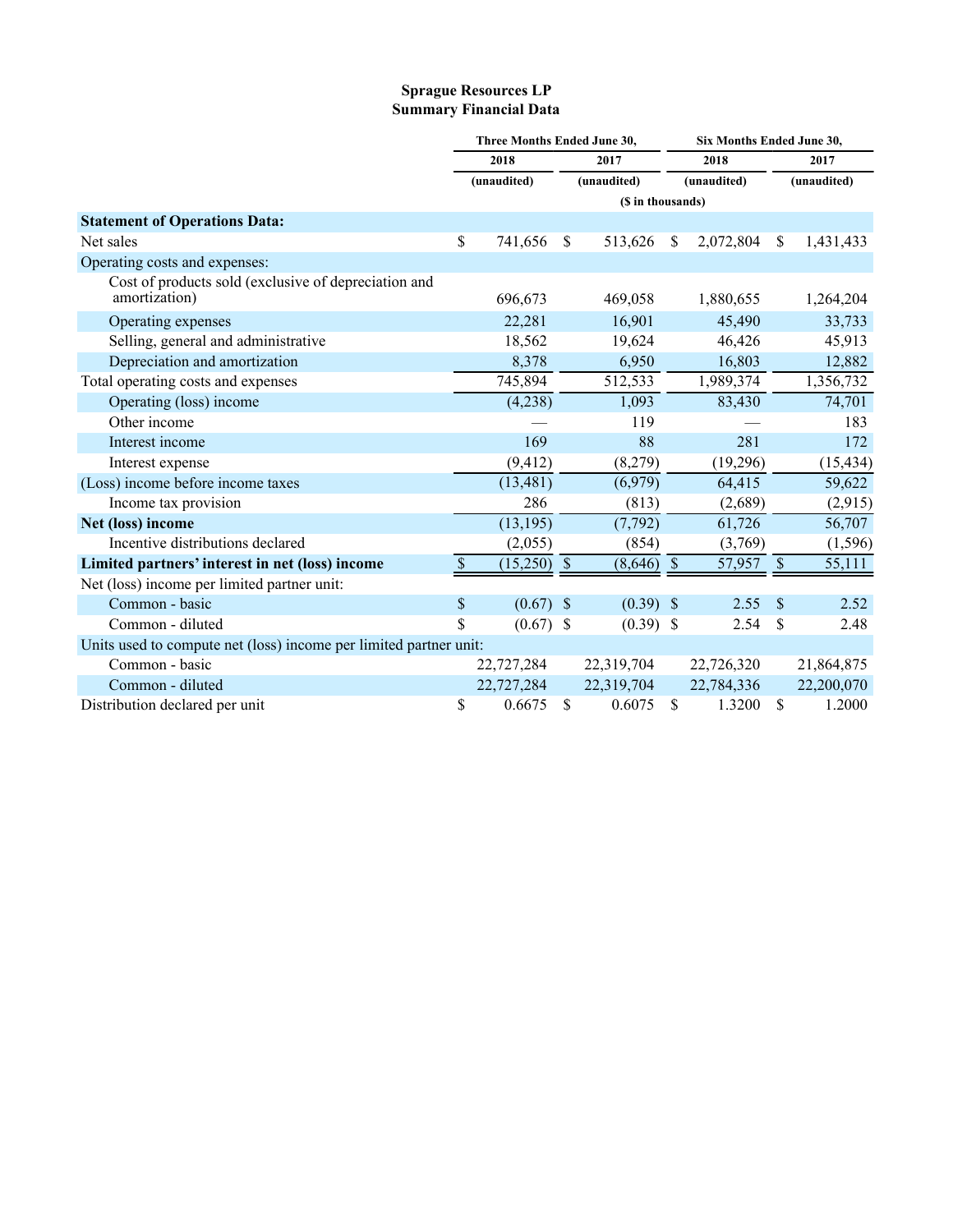#### **Sprague Resources LP Volume, Net Sales and Adjusted Gross Margin by Segment**

|                                                                        | Three Months Ended June 30, |              |                          |                               | Six Months Ended June 30, |           |                          |           |  |
|------------------------------------------------------------------------|-----------------------------|--------------|--------------------------|-------------------------------|---------------------------|-----------|--------------------------|-----------|--|
|                                                                        | 2018<br>(unaudited)         |              | 2017<br>(unaudited)      |                               | 2018<br>(unaudited)       |           | 2017<br>(unaudited)      |           |  |
|                                                                        |                             |              |                          |                               |                           |           |                          |           |  |
|                                                                        |                             |              |                          | (\$ and volumes in thousands) |                           |           |                          |           |  |
| <b>Volumes:</b>                                                        |                             |              |                          |                               |                           |           |                          |           |  |
| Refined products (gallons)                                             |                             | 304,248      |                          | 270,312                       |                           | 880,488   |                          | 743,022   |  |
| Natural gas (MMBtus)                                                   |                             | 12,325       |                          | 13,510                        |                           | 32,582    |                          | 33,714    |  |
| Materials handling (short tons)                                        |                             | 577          |                          | 695                           |                           | 1,370     |                          | 1,276     |  |
| Materials handling (gallons)                                           |                             | 127,638      |                          | 152,418                       |                           | 197,610   |                          | 227,682   |  |
| <b>Net Sales:</b>                                                      |                             |              |                          |                               |                           |           |                          |           |  |
| Refined products                                                       | $\mathbf{\hat{S}}$          | 664,025      | $\mathbb{S}$             | 430,984                       | $\mathbb{S}$              | 1,844,885 | $\mathbf{\$}$            | 1,212,574 |  |
| Natural gas                                                            |                             | 58,428       |                          | 65,708                        |                           | 188,355   |                          | 185,374   |  |
| Materials handling                                                     |                             | 14,218       |                          | 12,798                        |                           | 27,366    |                          | 22,723    |  |
| Other operations                                                       |                             | 4,985        |                          | 4,136                         |                           | 12,198    |                          | 10,762    |  |
| Total net sales                                                        | $\overline{\mathbb{S}}$     | 741,656      | $\overline{\mathcal{S}}$ | 513,626                       | $\overline{\mathcal{S}}$  | 2,072,804 | $\overline{\mathcal{S}}$ | 1,431,433 |  |
| Reconciliation of Operating (Loss) Income to Adjusted Gross Margin:    |                             |              |                          |                               |                           |           |                          |           |  |
| <b>Operating (loss) income</b>                                         | \$                          | $(4,238)$ \$ |                          | 1,093                         | \$                        | 83,430    | \$                       | 74,701    |  |
| Operating costs and expenses not allocated to operating segments:      |                             |              |                          |                               |                           |           |                          |           |  |
| Operating expenses                                                     |                             | 22,281       |                          | 16,901                        |                           | 45,490    |                          | 33,733    |  |
| Selling, general and administrative                                    |                             | 18,562       |                          | 19,624                        |                           | 46,426    |                          | 45,913    |  |
| Depreciation and amortization                                          |                             | 8,378        |                          | 6,950                         |                           | 16,803    |                          | 12,882    |  |
| Add: unrealized loss (gain) on inventory derivatives                   |                             | 971          |                          | (4, 539)                      |                           | (22, 590) |                          | (29, 047) |  |
| Add: unrealized (gain) loss on prepaid<br>forward contract derivatives |                             |              |                          | (267)                         |                           |           |                          | (240)     |  |
| Add: unrealized loss (gain) on natural gas<br>transportation contracts |                             | 3,716        |                          | 949                           |                           | (10, 352) |                          | (6, 865)  |  |
| Total adjusted gross margin:                                           | $\mathbb{S}$                | 49,670       | $\mathcal{S}$            | 40,711                        | $\mathcal{S}$             | 159,207   | $\sqrt{\frac{2}{5}}$     | 131,077   |  |
| <b>Adjusted Gross Margin:</b>                                          |                             |              |                          |                               |                           |           |                          |           |  |
| Refined products                                                       | \$                          | 28,671       | \$                       | 23,815                        | \$                        | 85,006    | \$                       | 63,293    |  |
| Natural gas                                                            |                             | 5,055        |                          | 2,568                         |                           | 43,003    |                          | 41,158    |  |
| Materials handling                                                     |                             | 14,269       |                          | 12,798                        |                           | 27,417    |                          | 22,723    |  |
| Other operations                                                       |                             | 1,675        |                          | 1,530                         |                           | 3,781     |                          | 3,903     |  |
| Total adjusted gross margin                                            | $\mathbb S$                 | 49,670       | $\overline{\mathcal{S}}$ | 40,711                        | $\overline{\mathcal{S}}$  | 159,207   | $\overline{\mathcal{S}}$ | 131,077   |  |